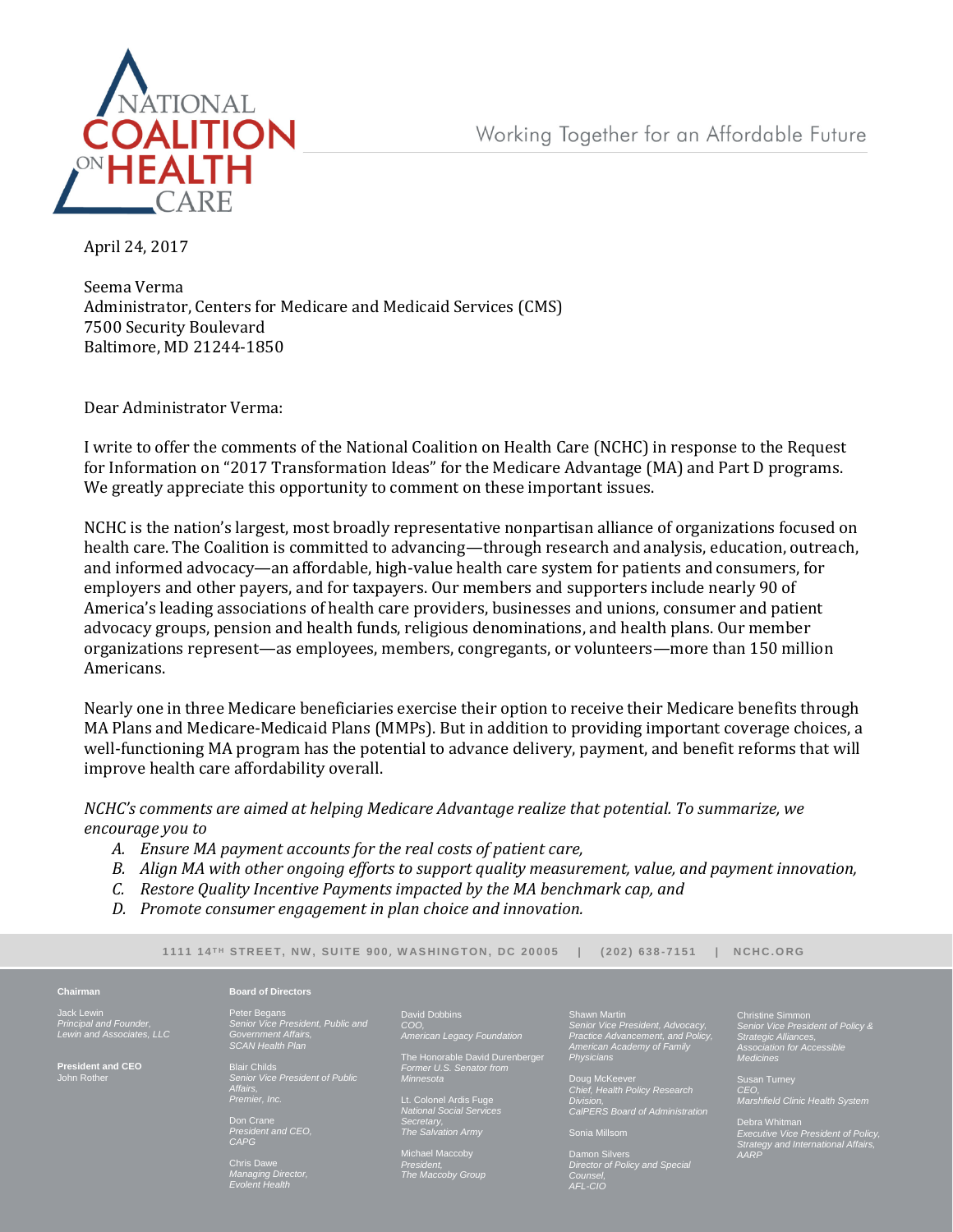# **A. Ensure MA Payment Accounts for the Real Costs of Patient Care**

## *Adjust for chronic kidney disease and dementia costs*

Beneficiary advocates and health plans alike have communicated their concerns to CMS that the current risk adjustment approach does not adequately account for care costs incurred by beneficiaries with chronic kidney disease or dementia. Yet this problem has yet to be adequately addressed. CMS should develop and move toward implementation of such adjustments as soon as possible.

#### *Apply a frailty adjuster at the beneficiary level to LTSS recipients in all MA plans*

The CMS-HCC risk-adjustment model does not adjust for frailty. For that reason, CMS currently permits Program of All-Inclusive Care for the Elderly (PACE) providers and Fully-Integrated Dual Eligible Special Needs Plans (FIDE-SNPs) to receive a frailty adjuster. The frailty adjuster is calculated based on these plans' average level of frailty and is applied at the plan level, as opposed to the beneficiary level. PACE providers and FIDE-SNPs are permitted to receive the frailty adjuster because they directly furnish longterm services and supports (LTSS). All other plans, including D-SNPs and Medicare-Medicaid Plans (MMPs), are excluded from receiving the frailty adjuster.

In making this distinction about which plans are eligible for the frailty adjuster, CMS is equating frailty with use of LTSS services. Medicare spending is higher for LTSS users than it is for non-LTSS users. MedPAC and MACPAC have reported that Medicare per user spending is much higher for LTSS users - \$31, 921 for institutional LTSS users, \$22,438 for Home- and Community-Based Service (HCBS) state plan users, and \$19, 172 for HCBS waiver users – while per user spending for non-LTSS Medicare beneficiaries was much lower (\$14,089 per user).<sup>1</sup> These additional costs are incurred not only by PACE providers and FIDE-SNPs, but also by other SNPs, MMPs, and the full range of other MA plans that enroll LTSS users. But because these other MA plans are not eligible for the frailty adjuster, Medicare payments to these plans do not account for the additional Medicare costs associated with LTSS utilization.

To accurately pay plans that care for LTSS users, CMS should develop a beneficiary-level frailty adjuster for all LTSS users (both institutional and HCBS users) and apply that adjustment to LTSS users enrolled in all other MA plans. This would more appropriately pay plans for the additional Medicare costs associated with LTSS users and would provide plans additional resources to manage the LTSS population. The application of this adjuster should be implemented in a non-budget neutral manner, consistent with current policy with respect to the PACE and FIDE-SNPs.

## **B. Align MA Policy with Other Ongoing Payment and Quality Initiatives**

#### *Integrate appropriate behavioral health measures into MA STAR ratings*

Behavioral health comorbidities are strongly associated with greater use of other health care services and higher costs. Yet, throughout the US health care system, there is often little of the coordination between mental health, substance abuse, and other health care providers that is needed for optimal care. Behavioral and mental health metrics can help change this, and in fact, CMS has chosen to include behavioral health measures in other CMS performance measure sets. Many of the best health plans are taking steps to improve behavioral health services across a variety of populations and enhance integration. Yet there now

 $\overline{a}$ 

<sup>1</sup> MedPAC and MACPAC. Data Book: Beneficiaries Dually Eligible for Medicare and Medicaid. January 2017.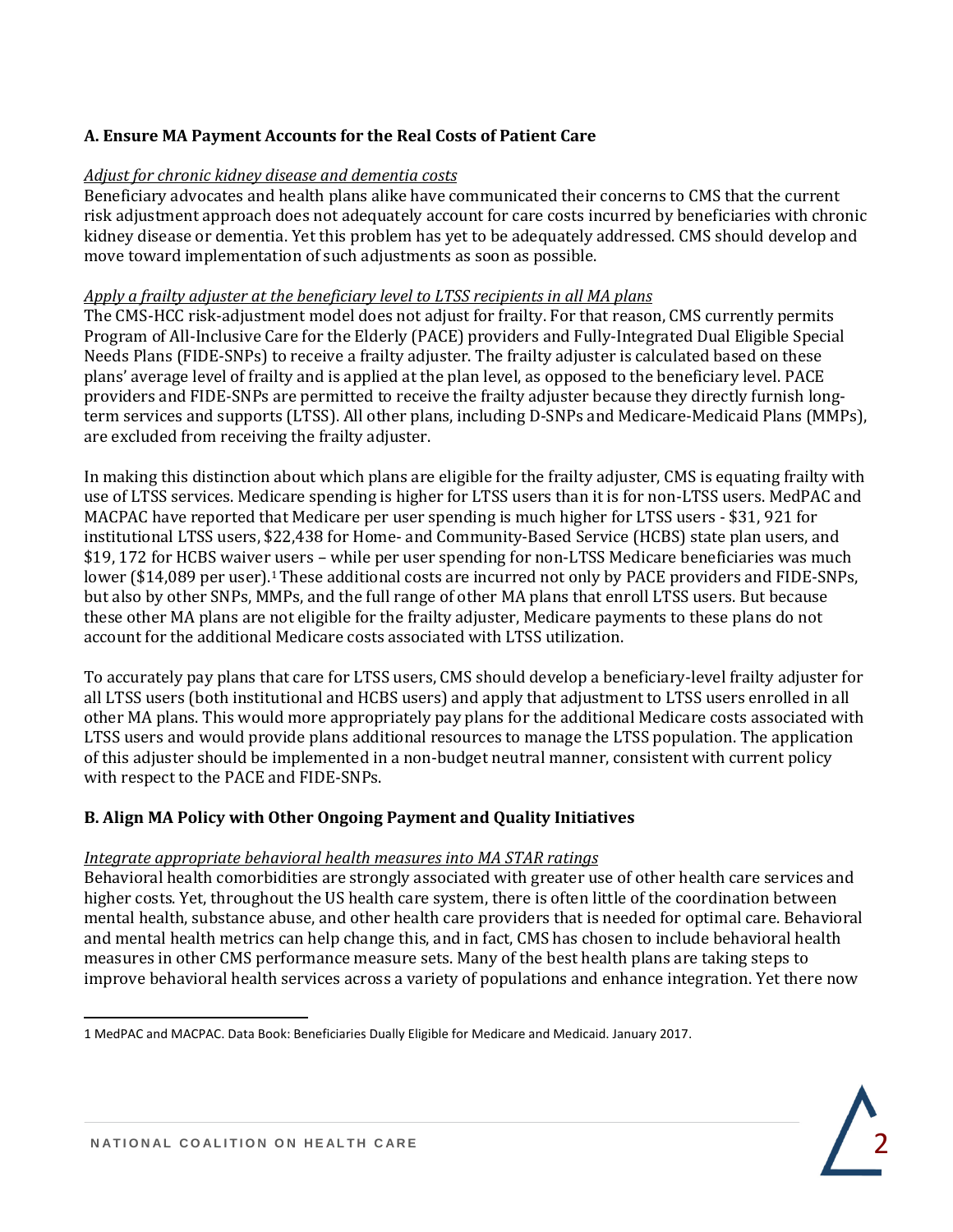are not sufficient behavioral health measures in the Medicare Advantage Star Ratings system to support these effective innovations or encourage their adoption elsewhere. Provided the overall measurement burden on plans is not substantially increased, integrating effective substance abuse and mental health measures into the STAR Ratings will ensure MA plans are rewarded for their efforts to improve behavioral health and make behavioral health an integral part of overall care.

## *Count MA risk contracts toward MACRA risk thresholds in 2017*

MACRA affords a five percent bonus to those physicians that take risk in Advanced Alternative Payment Models in Original Medicare (including Innovation Center demonstrations and the Medicare Shared Savings Program). Entities must meet certain risk thresholds to qualify for bonuses. Currently, no MA arrangements count toward MACRA's Medicare-only risk thresholds, even if physicians are taking substantially more risk from an MA plan than any Original Medicare models currently offer. CMS should amend its approach in order to count MA risk contracts between plans and physicians for MACRA purposes, beginning with the 2017 performance year. CMS has the legal authority to make incentive payments to participants in MA APMs by deploying the agency's flexibility to test models through the Innovation Center or through the agency's general demonstration authority.

## *Broaden use of telehealth in Medicare Advantage*

We note that CMS is waiving various restrictions on coverage of telehealth services both in certain Center for Medicare and Medicaid Innovation (CMMI) models and in the Medicare Shared Savings Program. NCHC generally supports these waivers and believes they can have a positive impact on outcomes and costs. However, in the context of Medicare Advantage, CMS has previously stated that agency is confined to the statutory parameters for telehealth services covered by Original Medicare for purposes of the basic benefit package. As efforts proceed to promote telehealth elsewhere in Medicare, we hope CMS will also pursue administrative strategies to create greater flexibility around telehealth services in Medicare Advantage and work with Congress to remove any statutory barriers that remain. CMS should also explore increasing health plans' ability to test new, CMS-approved technologies that show promise to aid in disease management and patient engagement, such as personalized glucose monitors and blood pressure devices.

## *Issue guidance on the implementation of the new Medicare Diabetes Prevention Program in Medicare Advantage*

NCHC strongly supported the recent expansion of the Diabetes Prevention Program and its ongoing implementation as a benefit under Medicare Part B. To date, CMS' outreach has been targeted to providers in traditional Medicare. MA plans lack guidance as to whether or how the benefit will be implemented under Medicare Part C. We urge CMS to clarify these issues as soon as possible.

# *Expand the MA VBID demonstration to all 50 states and Puerto Rico*

NCHC supports expanding the MA Value Based Insurance Design (VBID) Model to all fifty states and Puerto Rico.

# *Change the definition of allowable supplemental benefits*

More flexibility is needed to include a wider range of supplemental benefits that support upstream interventions directed at targeted conditions or populations. When properly targeted, interventions like nutrition support, social services and transportation can reduce downstream medical costs and improve health outcomes. For example, a pilot program in Medicare Advantage spanning 36 states and 135,000 beneficiaries showed the value of helping a senior gain access to regular healthy meals after a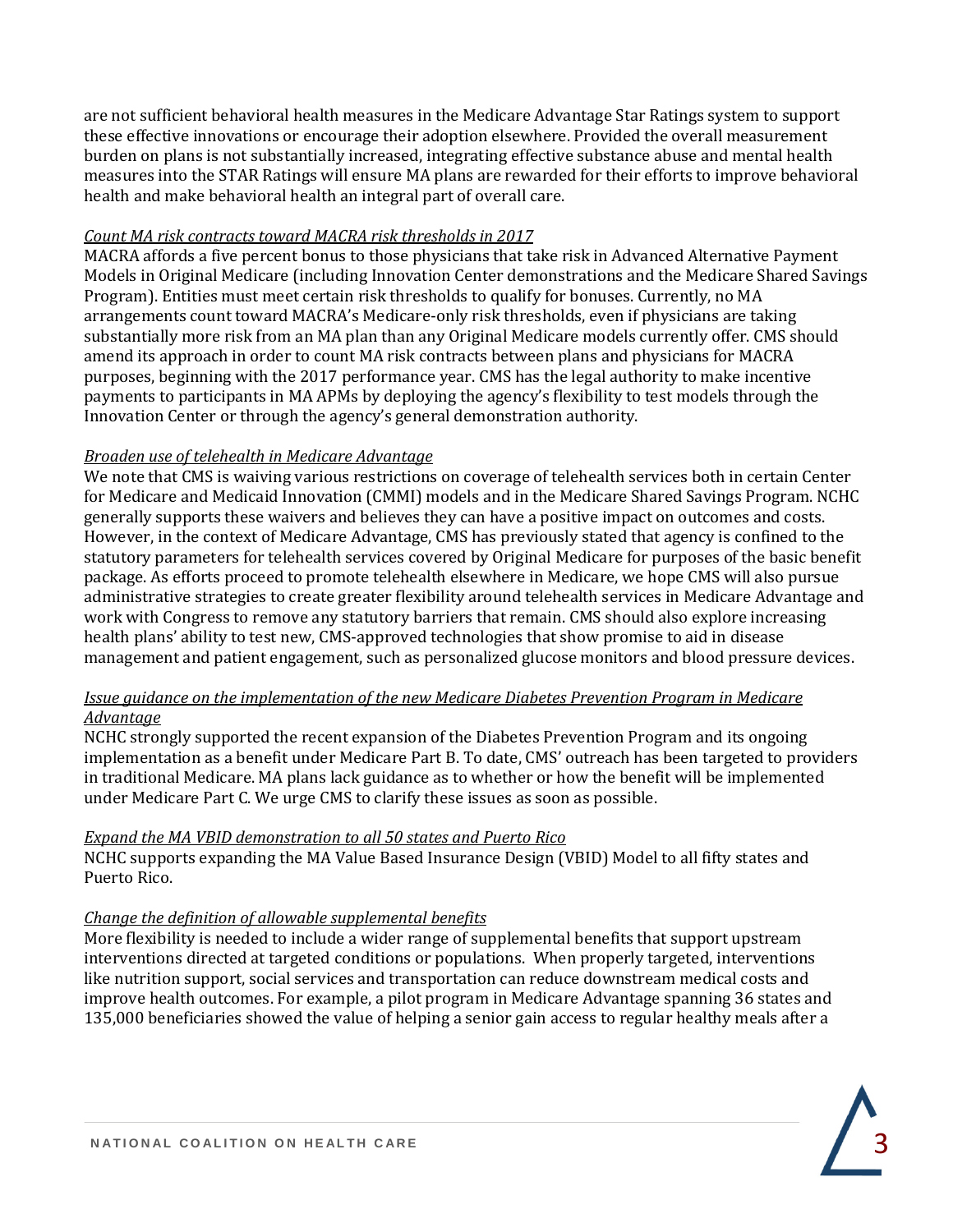hospital discharge, resulting in health care savings averaging 31% per member per month for the first month following discharge.<sup>2</sup> Currently, health plans can only use their rebate dollars to provide a relatively narrow definition of health-related supplemental benefits, limiting their ability to target benefits and forge innovative partnerships with community-based organizations.

*Special Needs Plans (SNPs) should be permanently authorized and given appropriate flexibility* Despite bipartisan support to permanently authorize SNPs and clear evidence of their efficacy, these specialized plans are set to expire on December 31, 2018. <sup>3</sup> CMS should work with Congress to encourage permanent authorization. CMS should also work with SNPs and beneficiary advocates to identify areas where more flexibility is needed, such as customized high value provider networks, better education and targeting to enroll appropriate candidates, and more flexibility in innovative benefit design.

# **C. Restore MA Quality Incentive Payments Impacted by the Affordable Care Act's MA Benchmark Cap**

In most regions of the country, Medicare Advantage plans with four or more stars under the STARs rating system are eligible for quality bonus payments. These plans enjoy an additional incentive to improve the quality of coverage and care provided to their enrolled beneficiaries. However, based on CMS' reading of a provision of the Affordable Care Act requiring that county benchmarks not exceed the pre-ACA amount, many of the highest-performing plans are now denied the full quality bonus payments that their STARS ratings otherwise would have earned. Under any sensible national quality bonus system, the highest-rated plans in the most efficient areas of the country ought to be rewarded. Instead, based on the previous administration's erroneous reading of the ACA, the current approach reduces or eliminates their bonus entirely. This undermines the incentive to improve and innovate in the delivery of care and benefits for beneficiaries. Other commenters have identified existing legal authorities that permit CMS to correct this problem. We urge you as Administrator to revisit this issue and pursue every possible means to correct it.

# **D. Promote Consumer Engagement in Plan Choice and Innovation**

CMS' Request for Information (RFI) places appropriate emphasis on "facilitating individual preferences" and ensuring that people with Medicare have "options that fit their individual health needs." CMS should advance policies that encourage people with Medicare to make active and informed choices about the coverage options that are right for them. Additionally, as CMS moves forward with innovative new models in Part C and D like the MA VBID demonstration, a strong consumer role in the establishment, implementation, and evaluation of these models is desirable. The following recommendations are intended to facilitate the achievement of these important consumer engagement objectives:

# *Personalize the Annual Notice of Change (ANOC)*

Informed, enabled beneficiaries are essential to well-functioning health insurance markets. To fully evaluate plan choices, people with Medicare need access to more robust support tools.

l 2 Zhu, Huichen, and Ruopeng An. "Impact of home-delivered meal programs on diet and nutrition among older adults." Sage Journals, 10 June 2014. Web. 19 Apr. 2017.

<sup>3</sup> 115th Congress (2017-2018). S. 870, the Creating High-Quality Results and Outcomes Necessary to Improve Chronic (CHRONIC) Care Act of 2017; Robb Cohen, Jeff Lemieux, Jeff Schoenborn and Teresa Mulligan. Medicare Advantage Chronic Special Needs Plan Boosted Primary Care, Reduced Hospital Use Among Diabetes Patients. Health Affairs, 31, no.1 (2012):110-119.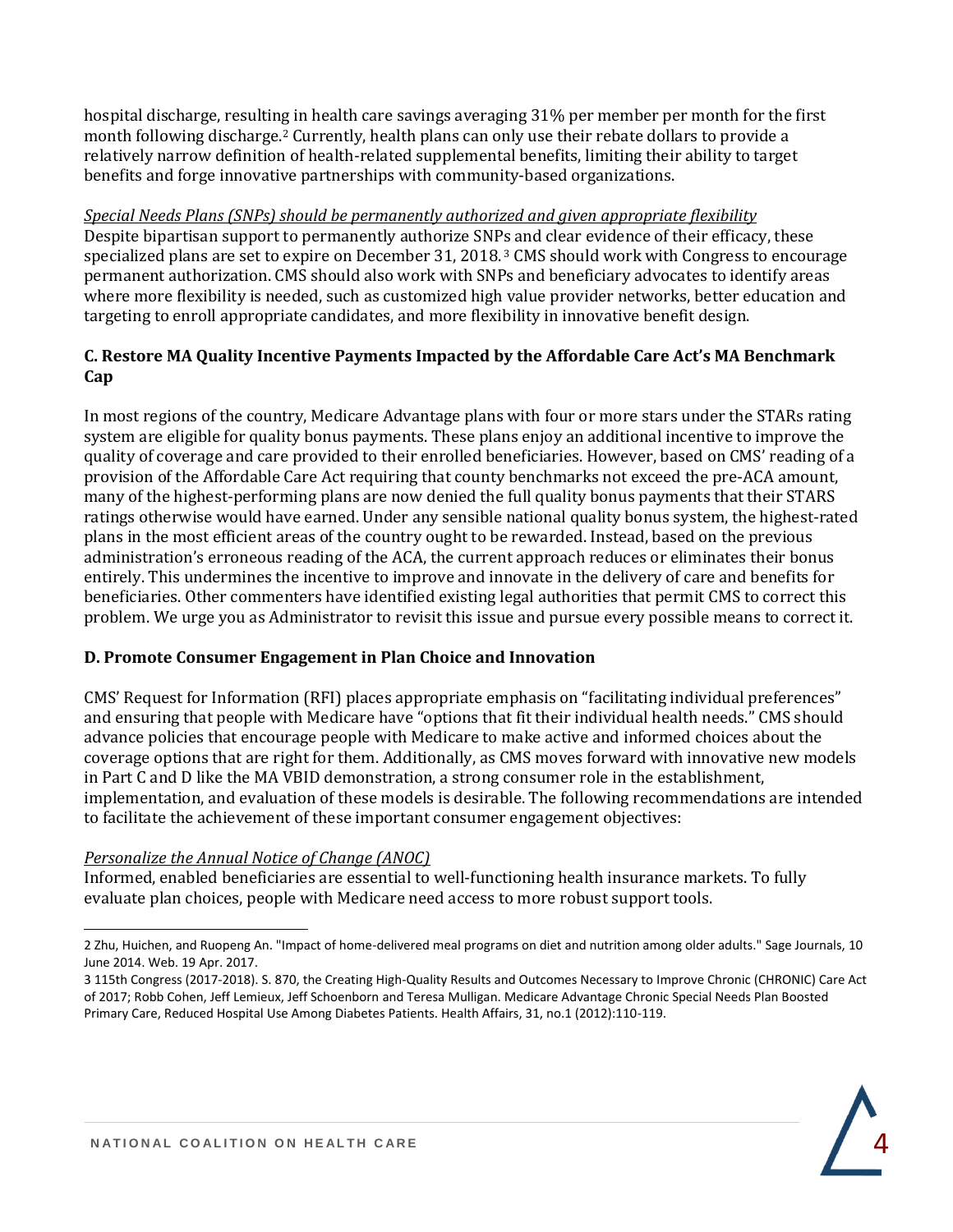The ANOC is one of the most important documents for improving beneficiaries' ability to make wise choices. CMS should take steps to personalize the MA and Part D ANOC for individual recipients so that it explains changes through the beneficiary's frame of reference.<sup>4</sup> We understand that individual plans are taking steps towards personalization regarding medication and pharmacy network changes. We encourage CMS to support broader adoption of these steps. Specifically, we recommend that CMS solicit input from multiple stakeholders on recommendations to improve the MA and Part D ANOC, EOC, Summary of Benefits, and other standardized materials used during the annual election period, perhaps through a more targeted Request for Information.

Further, in the 2018 Final Rate Notice and Call Letter, CMS indicates that MA and Part D plans should continue to disseminate both the ANOC and Evidence of Coverage (EOC) by September 30th.<sup>5</sup> We encourage CMS to revisit its prior recommendation to require separate mailings of the ANOC and EOC for MA plans to bring more beneficiary attention to the ANOC and to extend that recommendation to standalone Part D plans. The EOC is long and detailed, and many MA enrollees do not understand it or even read it fully. By contrast, the ANOC is a shorter, more streamlined tool and, more importantly, it is time sensitive.

## *Revitalize the Plan Finder*

The Medicare Plan Finder is the premier online tool available to help people with Medicare, family caregivers, and professionals evaluate and compare the MA and Part D plan options available in a given region. While this tool has significantly improved since the inception of the Part D benefit, more can and should be done to enhance the usability of the Plan Finder.

We encourage the agency to establish a long-term goal to incorporate a searchable MA provider directory in Plan Finder that includes both individual practitioners and hospitals. To date, provider network information is not fully integrated in Plan Finder, significantly diminishing its utility for those seeking to compare and contrast MA plan options. Clearer information on cost-sharing and coverage for MA supplemental benefits, like dental and vision care, is also needed. Other improvements could include incorporating better comparison tools, especially related to out-of-pocket costs and comparing Medicare Advantage to Traditional Fee-For-Service (FFS) Medicare, as well as user-friendly sorting capabilities.

In the interim, we urge CMS to engage in a transparent, multi-stakeholder process to solicit input on needed Plan Finder improvements and how best to redesign this important consumer tool. Now more than ten years following the establishment of Medicare Part D, we believe Plan Finder is overdue for a comprehensive update. Any such updates to Plan Finder should leverage existing consumer research work at CMS, and be implemented following comprehensive consumer testing across the array of beneficiary populations in Medicare. With 10,000 people becoming eligible for Medicare each day and MA enrollment on the rise, we encourage CMS to redesign Plan Finder to better meet the needs of a growing population of MA and Part D enrollees.

#### *Engage consumers in model development, implementation, and evaluation*

5 "2018 Medicare Advantage and Part D Advance Notice and Draft Call Letter," CMS, February 1, 2017, [https://www.cms.gov/Newsroom/MediaReleaseDatabase/Fact-sheets/2017-Fact-Sheet-items/2017-02-01.html.](https://www.cms.gov/Newsroom/MediaReleaseDatabase/Fact-sheets/2017-Fact-Sheet-items/2017-02-01.html)



l 4 "Medicare Part D: Opportunities exist for improving information sent to enrollees and scheduling the annual election period," GAO, 2008[, www.gao.gov/assets/290/284178.pdf.](http://www.gao.gov/assets/290/284178.pdf)